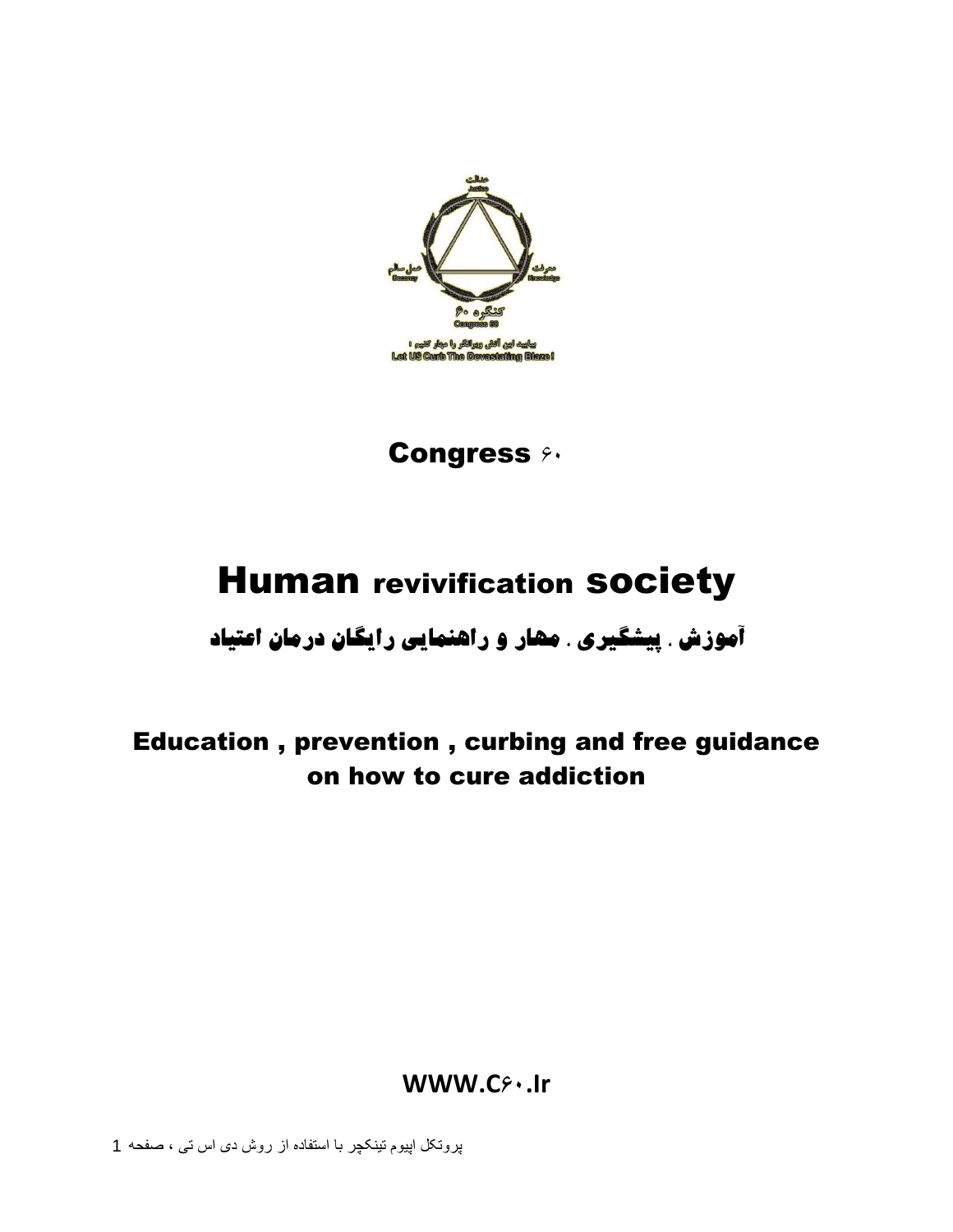بسم الله الرحمن الرحیم

**پرٍتکل درهاى اػتیاد با استفادُ از رٍش دی اس تی ٍ دارٍی اپیَم تیٌکچر**

**ًَیسٌذُ : هٌْذس حسیي دژاکام** 

**اردیبْطت 88**

**تٌظین : ػلی خذاهی هترجن : سؼیذ هؼیٌی**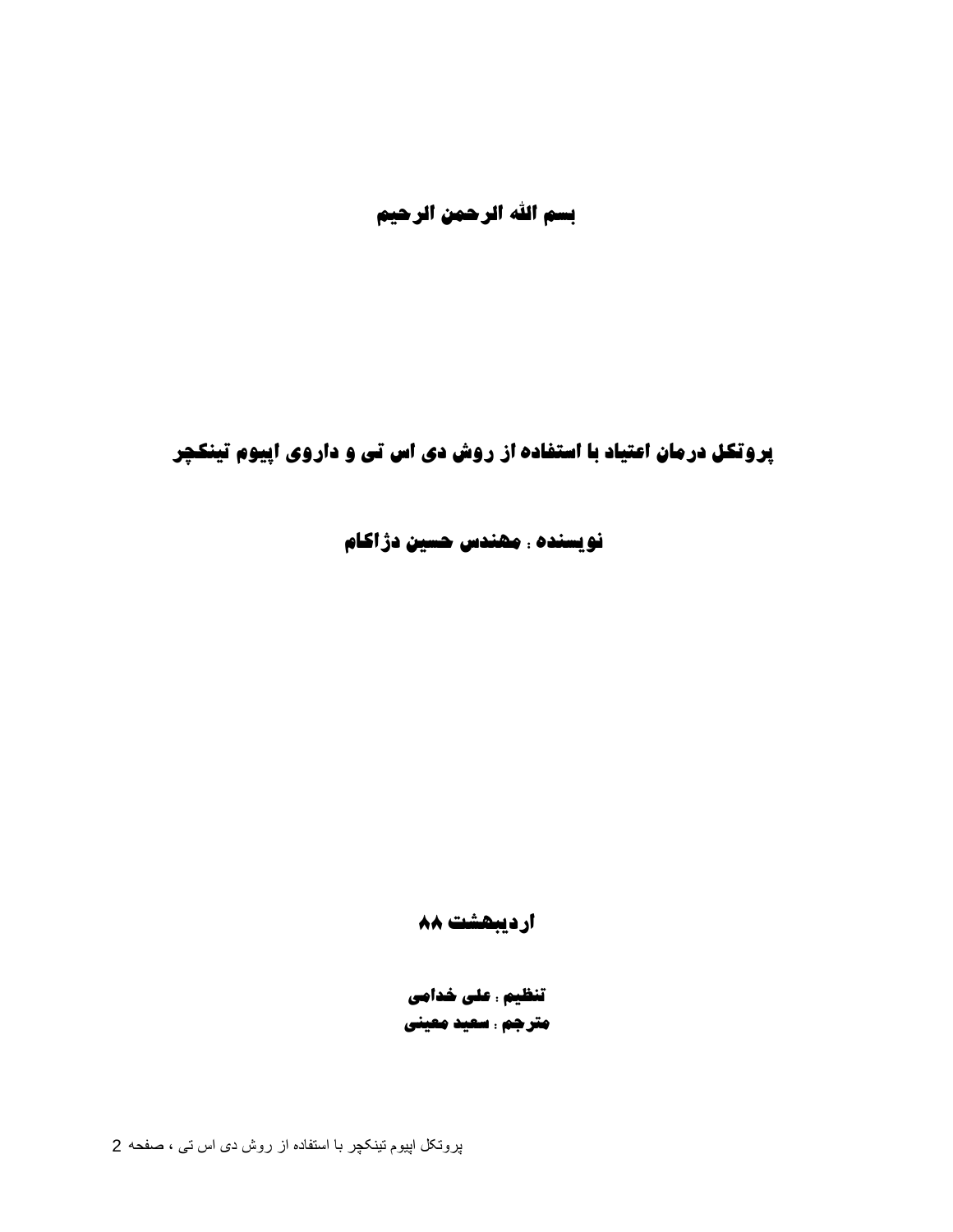**The X System** 

سیستم تولید کننده مخدرهای طبیعی بدن ،نوروترانسمیترها یا واسطه های شیمیایی یا ناقل های عصبی در فضای بین سینایسی و مجموعه هورمون ها و غدد درون<u>ویز</u> .

**Production system or entity of opium like substance or natural narcotics in human body .** 

**هَاد هخذر یا اػتیاد آٍر ، آًتی ایکس**

**Addiction Or Narcotics Substance , Anti X .** 

کلیه مواد اعتیاد آور ، که انسان را از حالت تعادل طبیعی خارج می نمایند ، از هر خانواده و از هر دسته ای که باشند ، تخریب کننده و ضد سیستم ایکس ، یا به عبارتی آنتی ایکس محسوب می شوند .

**All addicting drugs ( narcotics ) that disturbs or changes the natural balance of human being . Belonging to any kinds narcotic groups , are considered anti x or destroyer of the x system . ( anti x )**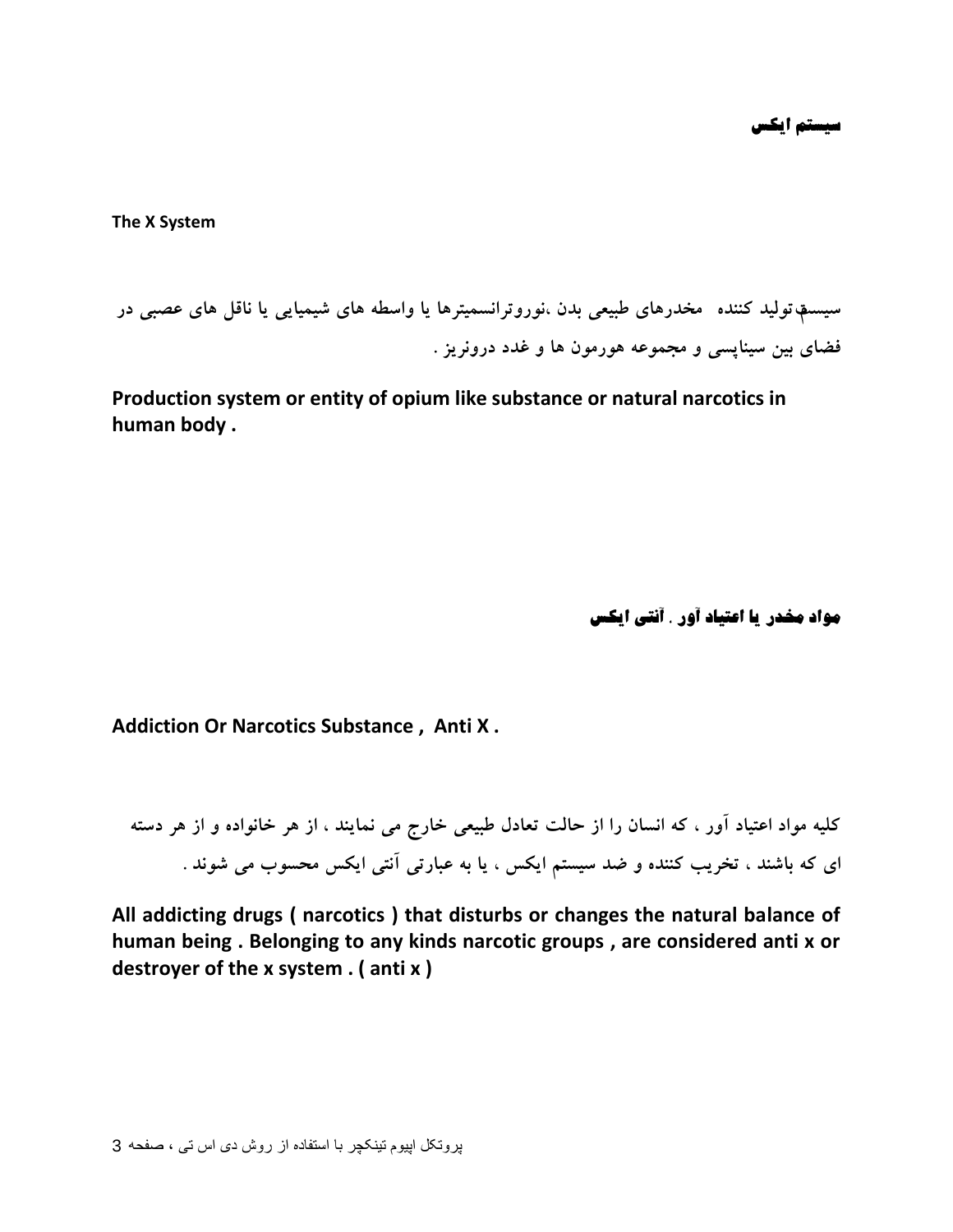### **First View Point On Curing Addiction**

هر نوع ماده ای که مصرف آن منتهی به اعتیاد شود ، می تواند داروی درمان **اعتیاد به همان ماده باشد** . **ثشای هثبل :**

الکل برای درمان اعتیاد به الکل . تریاک برای درمان اعتیاد به تریاک. حشیش برای درمان اعتیاد به حشیش

**Any narcotic substance that its usage lead to addiction could be the drug for treating that very addiction itself.** 

**For example :** 

**Alcohol for treating addiction to alcohol Opium for curing addiction to opium Hashish or cannabis for treating addiction to THC** **.**

#### **Second Recommendationُ**

بهترین ، کاملترین ، سالم ترین و با راندمانترین دارو برای درمان اعتیاد با هر نوع مصرف ، اپیوم یا اپیوم **تیٌکچشاست .**

**The best and most complete , healthy and affective drug for curing addiction to any type of narcotics is opium or opium tincture .**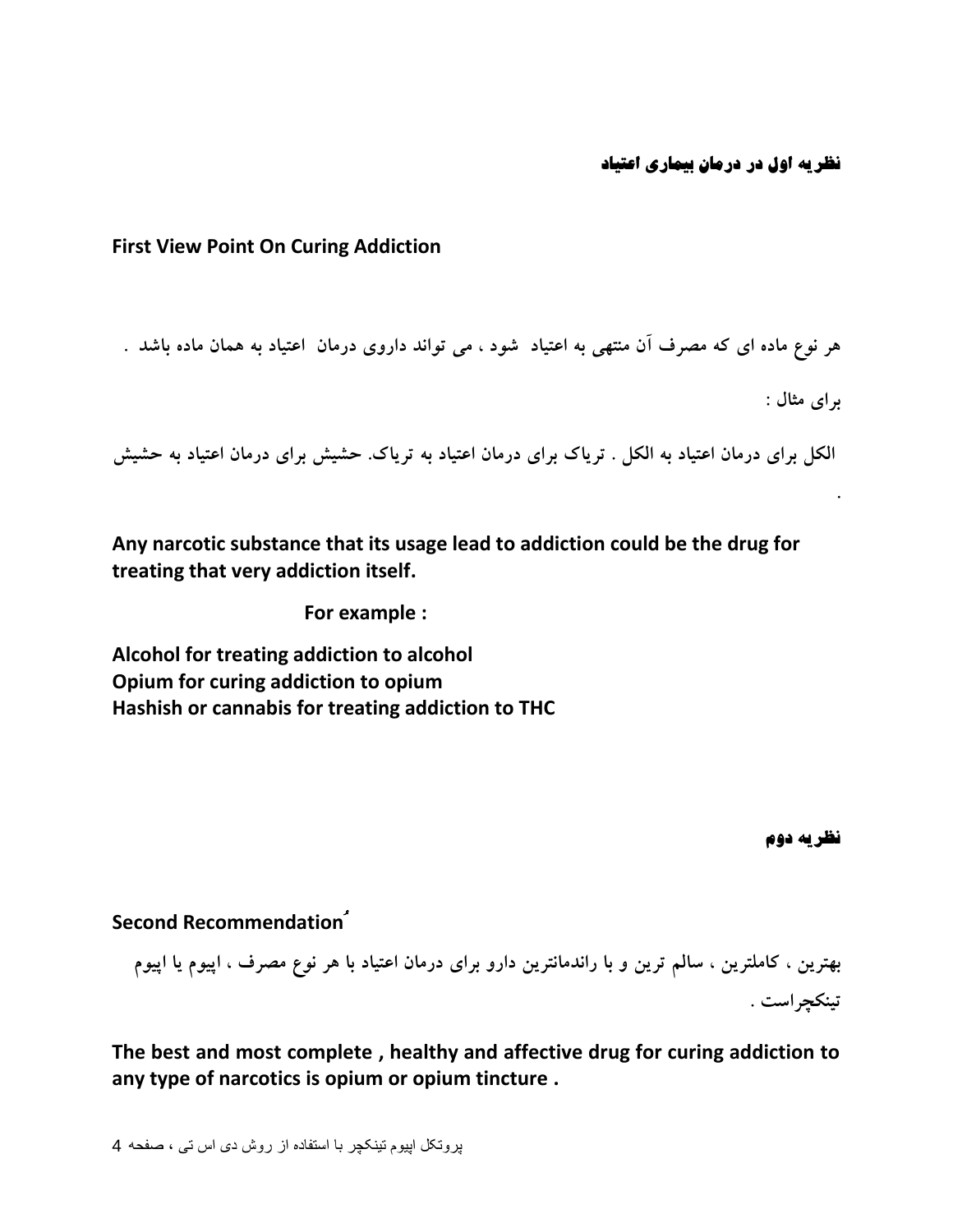**چرا و چگونه ؟** 

**Why And How ?**

تریاک دارای مجموعه ای از ترکیبات و آلکالوئیدهای قدرتمند دارویی ، نظیر آرامبخش ، ضد درد ، ضد افسردگی ، نشاط آور و غیره است که می تواند پوشش دهنده کامل عوارض سندرم محرومیت یا خماری **ًبضی اص قغغ هػشف ّش ًَع هبدُ هخذس ثبضذ .**

**Opium contains combination of powerful alkaloids that can be used as pain killers relaxant , antidepressant and every tic . These can help the symptom of drug withdrawal or going cold turkey as it is known**

**پذیذُ سازگاری**

**The Compatibility Phenomenon**

پدیده سازگاری ، مدت زمان و فرایندی است که طی آن ، یک نوع ماده مخدر می تواند جایگزین نوع دیگری از مواد مخدر شود در این مدت فیزیولوژی و متابولیسم بدن خود را **ثشای دسیبفت هبدُ جذیذ آهبدُ هی کٌذ .**

**The compatibility phenomenon is the duration and process in which one kind of narcotic substance can replace another narcotic substance.** 

**During this period the body's metabolism and physiology prepare themselves to receive the new drug .**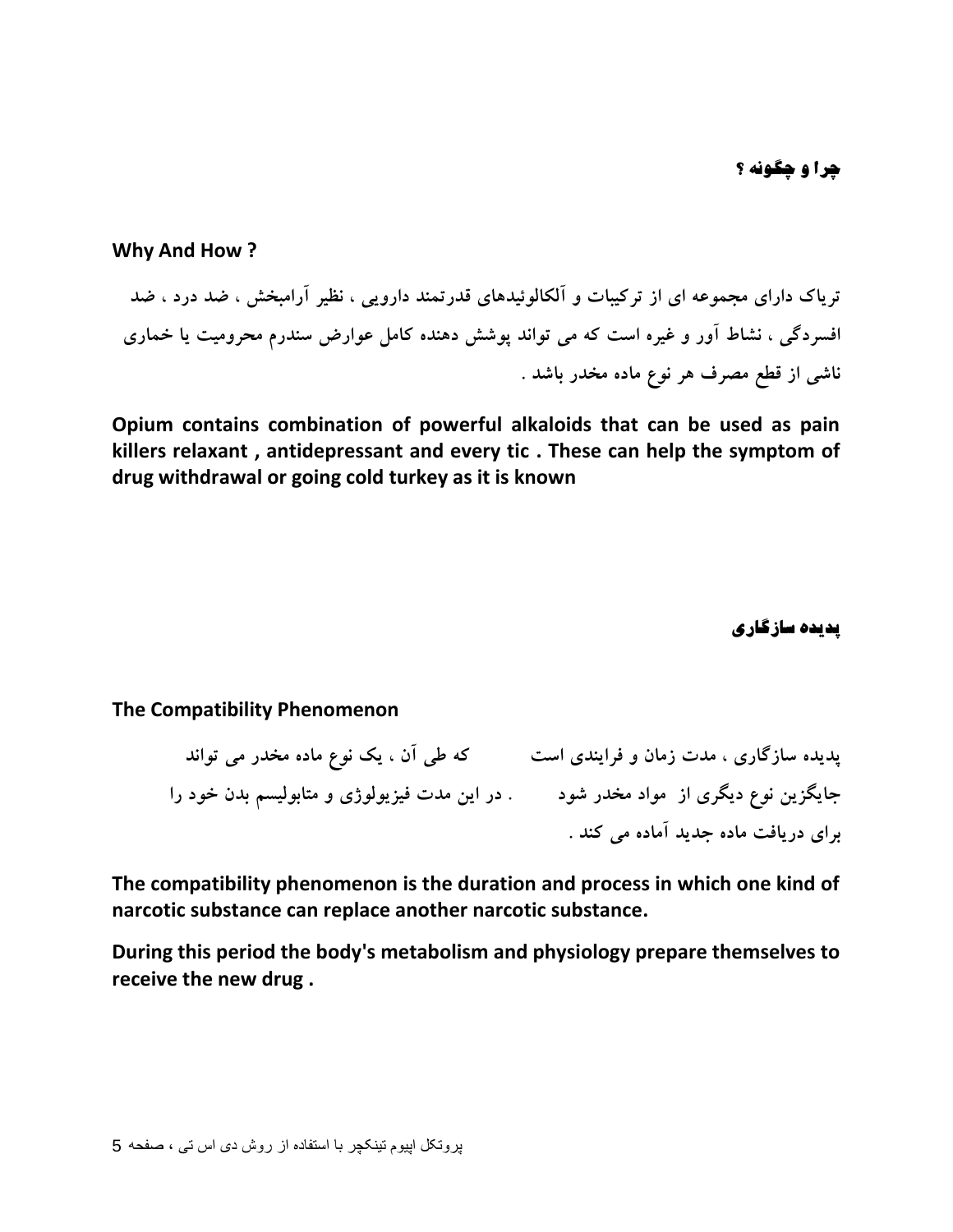**چگًَگی ٍ هذت زهاى پذیذُ سازگاری**

#### **The Circumstances And Duration Of Compatibility Phenomenon**

**یک اغل پزیشفتِ ضذُ ػلوی دس فشٌّگ هػشف کٌٌذگبى هَاد هخذس :** وقتی نوع ماده عوض می شود ، تا مدتی جواب نمی دهد . حتی وقتی نحوه مصرف در یک نوع از مواد مخدر روی می دهد ، این مسئله وجود دارد . مثل تبدیل مصرف کشیدنی تریاک به مصرف خوراکی .

**One a accepted scientific in the culture of drug is :**

**When the type of the drug is change , it does not have its effect immediately , even if the method of using drug is change , if tales time for the body to adjust itself , for example smoking opium being changed to eating .** 

**زهاى الزم برای سازگاری**

**Necessary Time Period For Compatibility**

**صهبى الصم ثشای ایجبد سبصگبسی ، حذاقل 20 سٍص ٍ حذاکثش تب 2 هبُ هی ثبضذ .**

**تػَس ًطَد کِ هػشف کٌٌذُ ، دس ایي هذت دس ضشایظ ثذی ثِ سش هی ثشد . کبهالً قبثل تحول است . ثشای**  ایجاد پدیده سازگاری نیازی به مصرف ماده جدید در مقادیر بالا نیست ، بایستی به صورت پله ای افزایش **یبثذ .**

The necessary time for creation of compatibility is at least  $\gamma$  days, for up to  $\gamma$ **months maximum .**

**It should not be imagined that the addict ( drug user ) is in bad conditions during this period .**

**It is completely within his limits and endurable.**

```
پروتکل اپیوم تینکچر با استفاده از روش دی اس تی ، صفحو 6
```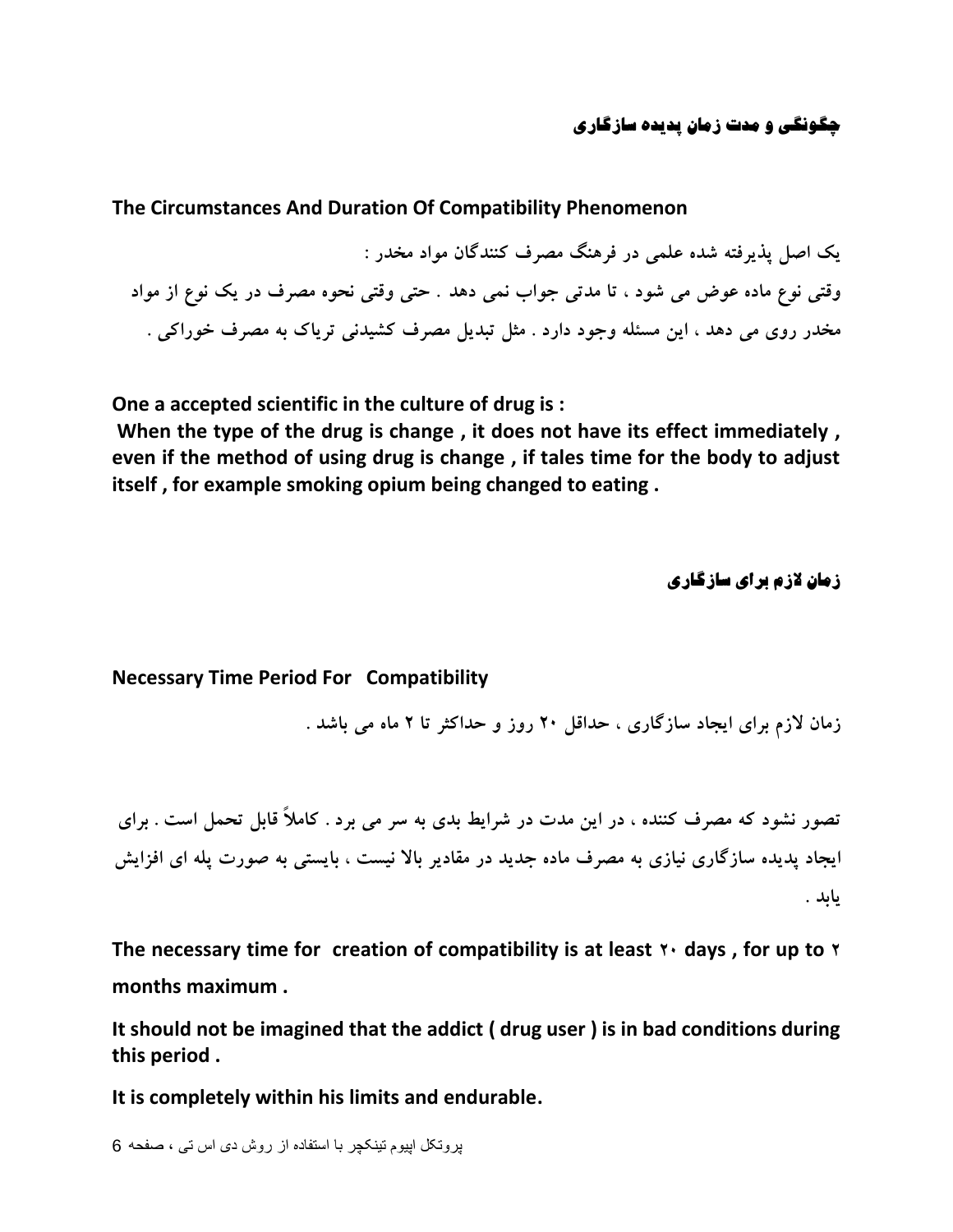**In order for the compatibility to be useful there is no need for high dosages of the substituting . It should be increased step by step .** 

> **رٍش دی اس تی رٍش درهاى تذریجی یا کاّص پلِ ای هصرف )تیپریٌگ (**

**DST Method The Method Of Gradual Treatment Or Tapering The Drug Usage**

- **D : ضشیت کبّص ٍ یب افضایص ثشاثش ثب 0/8 هی ثبضذ**
- **S : پلِ ّبی کبّص ٍ یب افضایص ، 21 سٍصُ هی ثبضذ**
- **T : حذاقل صهبى ٍ یب عَل دسهبى ، 10 هبُ هی ثبضذ**

**D** = Dezhakam : Coefficient  $\cdot \wedge$  to determine the amount the needs to be **decreased in each stage.**

**S = Step : The duration of time that need to stay in at each stage ; 21 days**

**T = Time : The period of treatment : at least 10 months** 

**پرٍتکل اپیَم تیٌکچربا استفادُ از رٍش دی اس تی**

### **The Protocol Of Opium Tincture Using The DST Method**

**ّش سی سی اپیَم تیٌکچش هؼبدل 100 هیلی گشم تشیبک است . یک گشم تشیبک هؼبدل 10 سی سی اپیَم تیٌکچش است .** از آنجایی که اپیوم تینکچر درصد خلوص بالایی دارد و تریاک های موجود دارای ناخالصی هستند ، بنابر این برای تبدیل مقدار تریاک مصرفی به اییوم تینکچر از ضریب ۹ استفاده می کنیم .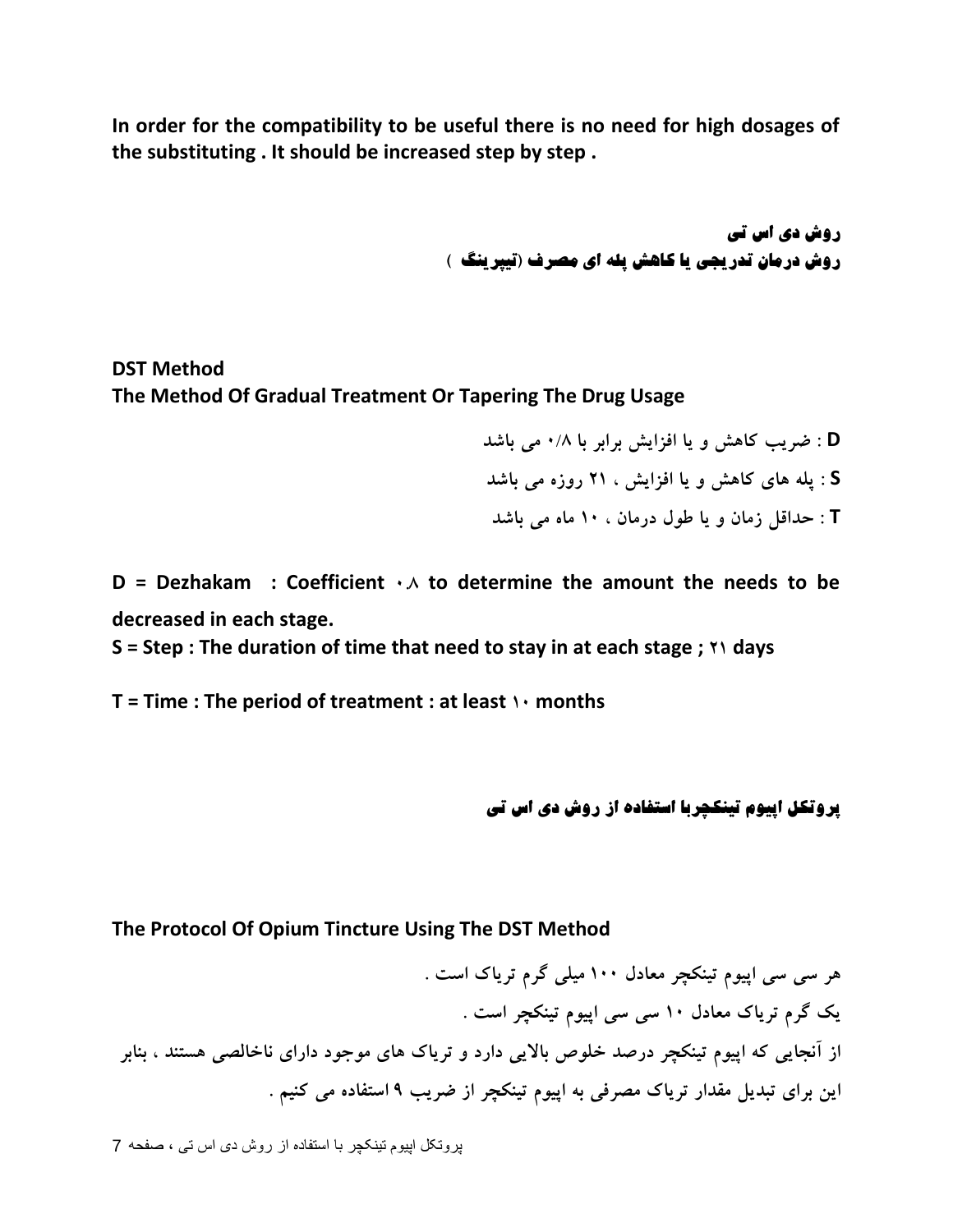Each cc of opium tincture is equal to  $\cdots$  mg opium.

**One gram of opium equals to 10 cc opium tincture .**

**Since opium tincture is highly concentrated and is stronger than other opium's available in the market ; we use the coefficient of 9 to determine the amount of opium to opium tincture.** 

# **هثال Example** شخصی در روز یک گرم تریاک مصرف می کند . برای تبدیل مصرف او به اپیوم تینکچر چِه باید کرد ؟  $1 * 9 = 9C$

**هػشف تشیبک اٍ هؼبدل cc9 اپَم تیٌکچش است .**

**Q : A person uses one gram of opium daily . To transfer this amount to opium tincture , what should we do ?**

**A : His usage of opium tincture equals to 9 cc .**

**ضرٍع ػولیات تیپرًگ با استفادُ از رٍش دی اس تی**

**Start Of The Tapering Process Using The Dst Method**

**ضشٍع هػشف ثب cc9 اپیَم تیٌکچش ثؼذ اص گزضت 21 سٍص اٍلیي کبّص سا اًجبم هی دّین. ثشای کبّص اص ضشیت 0.8 استفبدُ هی کٌین . هقذاس هػشف ضشة دس ضشیت 0.8 هسبٍی است ثب هقذاس هػشف دس پلِ ثؼذی .**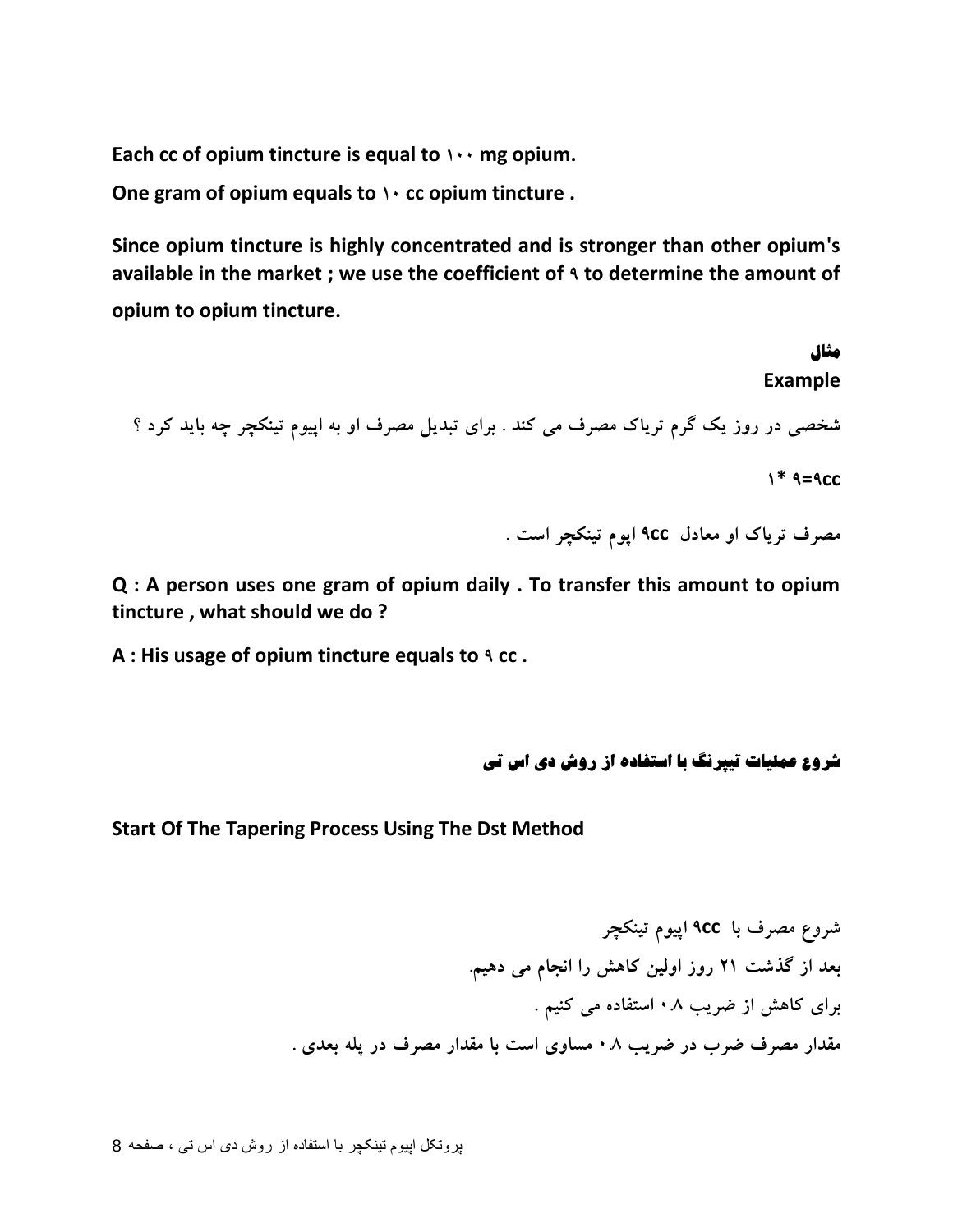**9cc\*0.8=7.2cc**

**To begin using 9 cc of opium tincture .**

**After 21 days we do our first tapering .**

**For the reduction we use the coefficient**  $\cdot \wedge$ **.** 

The amount of usage multiply by  $\cdot \wedge$  equals the amount for the next stage .

**For the next**  $\gamma$ **<sup>1</sup> days :**  $\gamma$  **cc**  $* \cdot \lambda = \gamma$ **.** $\gamma$  **cc** 

**پلِ بؼذی**

**The Next Step**

**هقذاس هػشف دس پلِ قجلی cc7.2 اپیَم تیٌکچش پلِ ثؼذی 7.2\*0.8=5.7 ایي ػذد سا سًذ هی کٌین ٍ ثِ ػذد 6 هی سسین پس هػشف اٍ دس پلِ ثؼذی cc6 اپیَم تیٌکچش است . ٍ ثِ**  همین صورت ادامه می دهیم .

**The used amount at this stage 7.2 cc of opium tincture**

**Next stage**

 $V.7 * \cdot A = 0.9$ 

### **We round it up to**  $\epsilon$ **cc**

**Therefore the next dosage would be**  $\hat{r}$  **cc of opium tincture for the next**  $\hat{r}$  **days and we continue the process exactly like we mentioned .**

```
پروتکل اپیوم تینکچر با استفاده از روش دی اس تی ، صفحو 9
```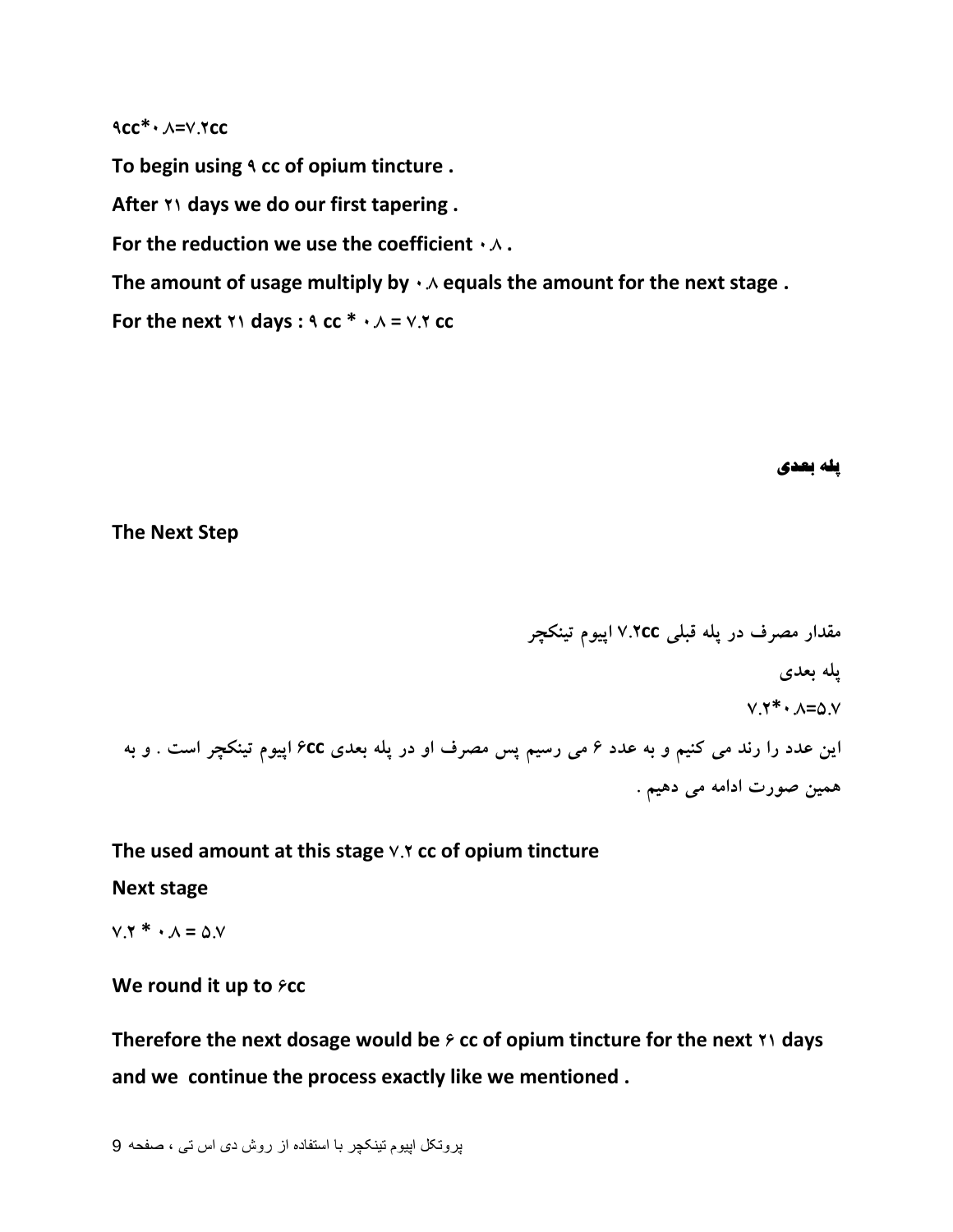#### **The Number Of Each Time The Dosage Is Used Daily**

بیمار ما هر تعداد وعده که در روز مصرف می کند ، بهتر است با شروع درمان با اپیوم تینکچر ، تعداد وعده های او را به سه وعده در روز برسانیم . برای کاهش می توانیم هر سه وعده را به موازات هم کاهش دهیم و در ادامه با حذف یکی از وعده ها به دو وعده در روز و در نهایت به یک وعده در روز برسیم

**Our patient is recommended to use his medicine three times in a day , Regardless of how many times he used to take drugs before .**

**For reduction , we can reduce each takings simultaneously , and after a while cancel one of the takings , making it just to two times daily , and in the end , just one time per day .** 

**کاهش مصرف در وعده ها** 

**The Reduction Of Dosages In Daily Taking**

**ثشای کبّص هقذاس هػشف ّش ٍػذُ هی تَاًین کل هػشف سٍصاًِ سا دس ضشیت 0.8 ضشة کٌین ٍ سپس**  مقدار به دست آمده را در وعده های روزانه تقسیم کنیم . و یا اینکه مقدار هر وعده را جداگانه در ضریب ۰۸ ضرب کنیم و کاهش دهیم .

در حذف وعده ها بایستی به مسائلی همچون تاهل و مسائل زناشویی و ساعات کار روزانه توجه کرد .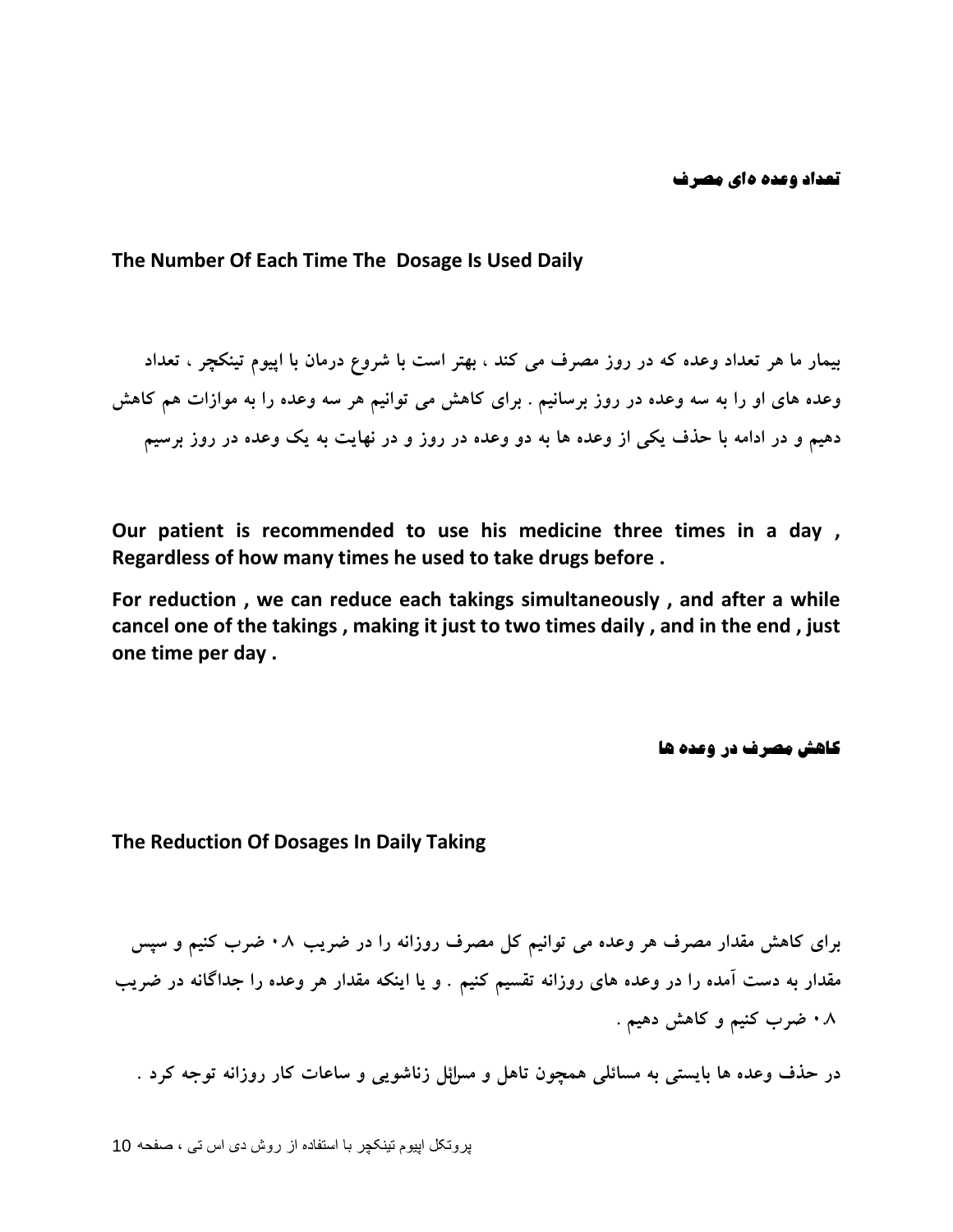**For reducing the amount used in each takings in the day , we have to multiply the whole amount of daily usage by 0.8 and then divide that amount between all**  the daily takings or just multiply each taking separately by  $\cdot \wedge$  and subtract that **amount .**

**To eliminate one of the daily takings , issues such as marital situation and marital problems and working hours have to be taken into consideration.**

**تبذیل هصرف ضیطِ بِ اپیَم تیٌکچر**

**Conversion Of Crystal Meth Usage To Opium Tincture .**

برای تبدیل مصرف شیشه به اییوم تینکچر ، ابتدا مصرِف شیشه به طور کامل قطع می شود و بلافاصله **هػشف اپیَم تیٌکچش ضشٍع هی ضَد . ثشای ّفتِ اٍل هقذاس هػشف ./3 تب 0/5 cc دس سٍص دس یک ٍػذُ خَساکی .**

**For conversion of crystal meth usage to opium tincture , First the usage of crystal has to be completely stopped , and immediately after that opium tincture must be started . For the first week, the recommended dosage is ./3 -**

**0/5 in one intake.**

در هفته دوم ، مقدار مصرف به دو برابر افزایش می یابد ، یعنی CC۱ در روز ، هر وعده ۰/۵ CC و در هفته **سَم هقذاس هػشف ثِ 1.5 cc دس سِ ٍػذُ افضایص هی یبثذ ٍ سپس دس قبلت پلِ ّبی 21 سٍصُ هقذاس هػشف ثِ تشتیت 3cc ٍ دس پلِ ثؼذی 4.5cc ٍ دس پلِ ثؼذی 6cc خَاّذ ثَد . ثؼذ اص ایي پلِ ، افضایص هػشف ثستِ ثِ تطخیع ، اختیبسی است ٍ هی تَاًذ تب سقف 9cc دس سٍص ، افضایص هی یبثذ ٍ سپس**  عملیات تیپرینگ آغاز می شود .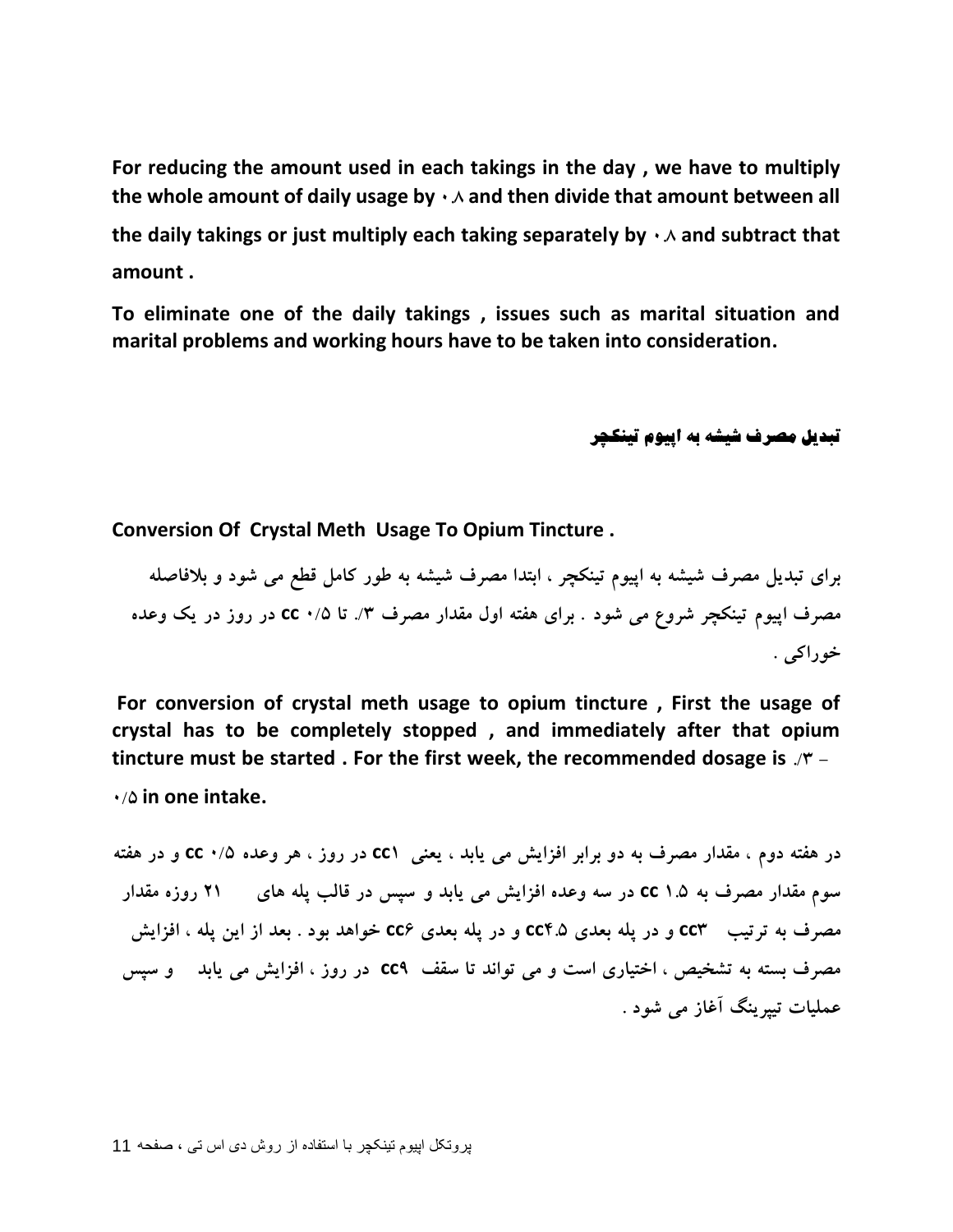**In the second week, the amount used must be doubled , that means 1 cc for each day , 0/5 cc per each taking . Then in third week the usage must be increased to 1.5 cc in three intakes . Thereafter, in stages of 21 days the dosages are increased to 3cc and the next step to 4.5cc and the next step to 6cc.**

**After these steps, the increase is up to the personal discretion and could be increased up to 9cc.** 

#### **تبذیل هصرف کرک یا ّرٍییي بِ اپیَم تیٌکچر**

**Conversion Of Crack Or Heroin Usage To Opium Tincture .**

**ثشای تجذیل هػشف کشک یب ّشٍییي ثِ اپیَم تیٌکچش ، اثتذا هػشف کشک یب ّشٍییي ثِ عَس کبهل قغغ هی ضَد ٍ ثالفبغلِ هػشف اپیَم تیٌکچش ضشٍع هی ضَد . ثشای سِ سٍص اٍل هقذاس هػشف ، cc3 دس سِ ٍػذُ ، ّش ٍػذُ cc1اپیَم تیٌکچش.**

**For conversion of crack or Heroin usage to opium tincture , First the usage of crack or crystal has to be completely stopped , and immediately after that opium tincture must be started. For the first**  $\tau$  **days,**  $\tau$  **cc for**  $\tau$  **taking every day, that is 1 cc per takings , of opium tincture**

**ثؼذ اص گزضت سِ سٍص اٍل ، هقذاس هػشف ثِ دٍ ثشاثش افضایص هی یبثذ ، یؼٌی cc6 دس سٍص ، ّش ٍػذُ cc2 ٍ سپس دس قبلت پلِ ّبی 21 سٍصُ هقذاس هػشف تب سقف cc9 دس سٍص ، ّش ٍػذُ cc3 افضایص هی یبثذ .**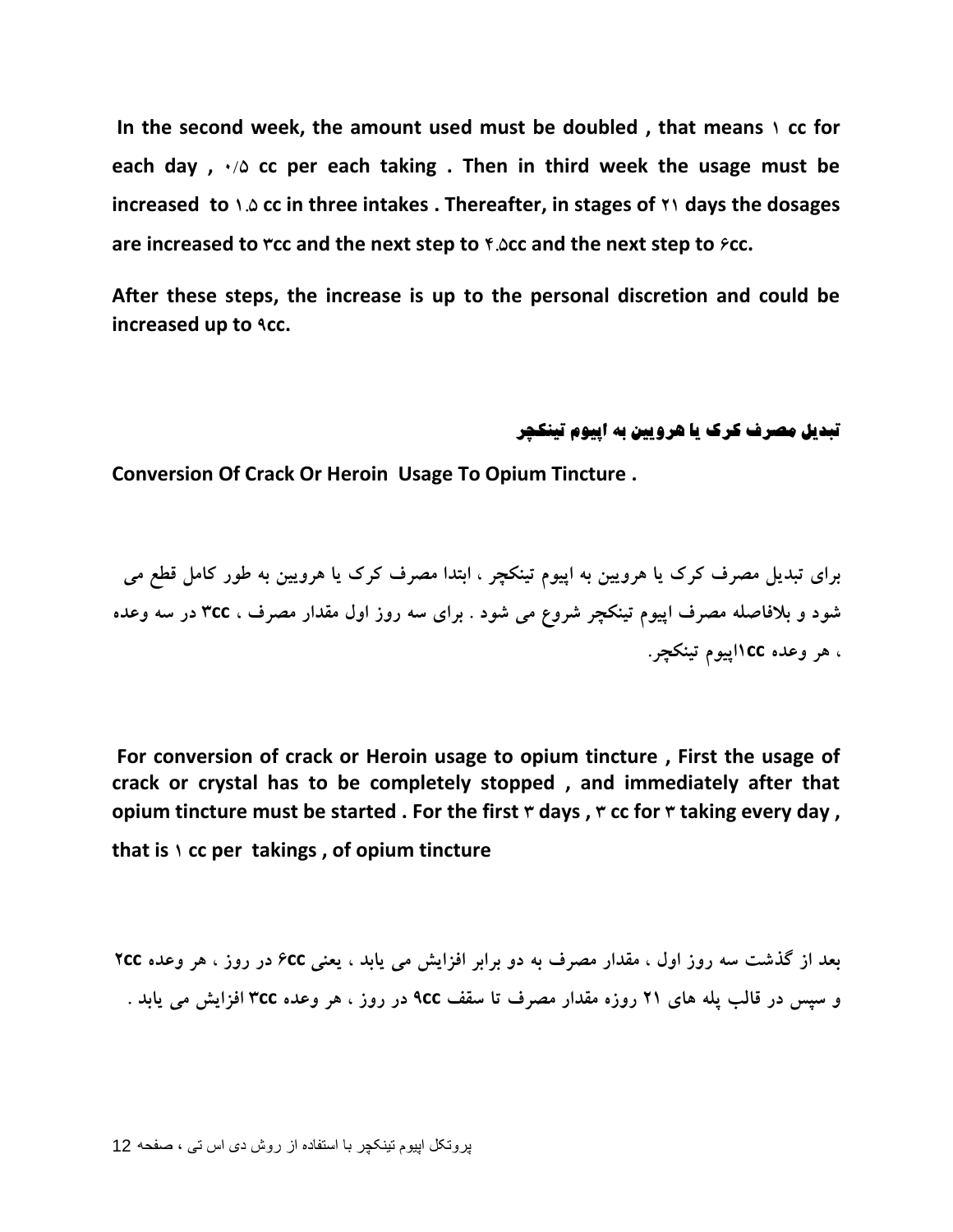After the first  $\dot{r}$  days have passed; the amount used must be doubled, that **means 6 cc for each day , 2 cc per each taking . Then in stages of 21 days or period of 21 days , the usage must be in creased up to 9cc per day , an increase of 3cc for each dosage .** 

**ثشای افضایص هػشف اپیَم تیٌکچش دس قبلت پلِ ّبی 21 سٍصُ ، هقذاس هػشف سا ثش ػذد 0.8 تقسین هی**  کنيم ، به اين صورت :

> **هقذاس هػشف دس ایي پلِ cc6 6cc/0.8=7.5cc هقذاس هػشف دس پلِ ثؼذی cc7.5 هی ثبضذ .**

**To increase the daily dosage in 21 days period , we divide the current dosage by 0.8 as shown below .**

**The current dosage at this period is**  $\epsilon$ **cc.** 

 $f \circ \text{CC}$  /  $\cdot \wedge = \vee \text{.} \triangle$ **CC** 

**Amount used for the next period is 7.5cc**

**ٍ دس پلِ ثؼذی ، cc7.5 تقسین ثش 0.8 هقذاس هػشف دس پلِ ثؼذی سا هطخع هی کٌذ**

**7.5/0.8=9.3**

**ایي ػذد سا سًذ هی کٌین ٍ ثِ ػذد cc9 هی سسین .**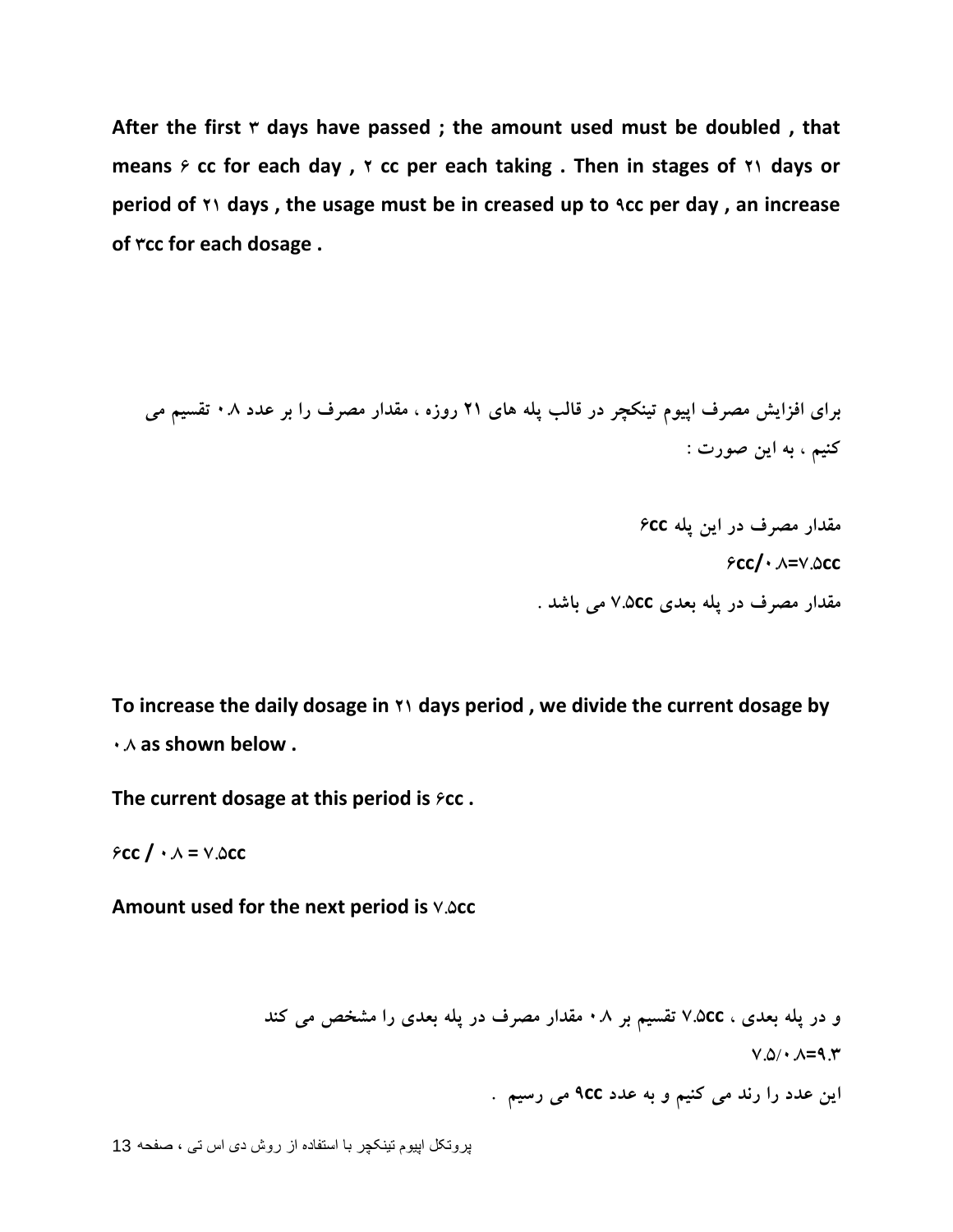**For next 21 day period , we divide 7.5 over 0.8 to determine the next dosage .**  $V.\Omega$  **/**  $\cdot \Lambda = 9.7$ **cc** 

**ػولیات تیپریٌگ :**

پس از افزایش مصرف و رسیدن به سقف مورد نظر ، عملیات کاهش مصرف در قالب یله های ۲۱ روزه و **ثب استفبدُ اص ضشیت 0/8 آغبص هی ضَد .**

**Tapering Operation:**

**After the increase of consumption and attaining the desired amount, the tapering process begins at 21 days interval by using the 0/8 coefficient.** 

**آخریي پلِ**

**The Last Stage**

**ثب اسفبدُ اص سٍش دی اس تی هقذاس هػشف دس آخشیي پلِ ثِ cc0.3 اپیَم تیٌکچش ، دس یک ٍػذُ دس 24** ساعت می رسد .

**Using the DST Method , the dosage for the last stage is 0.3cc of opium tincture for every 24 hours .**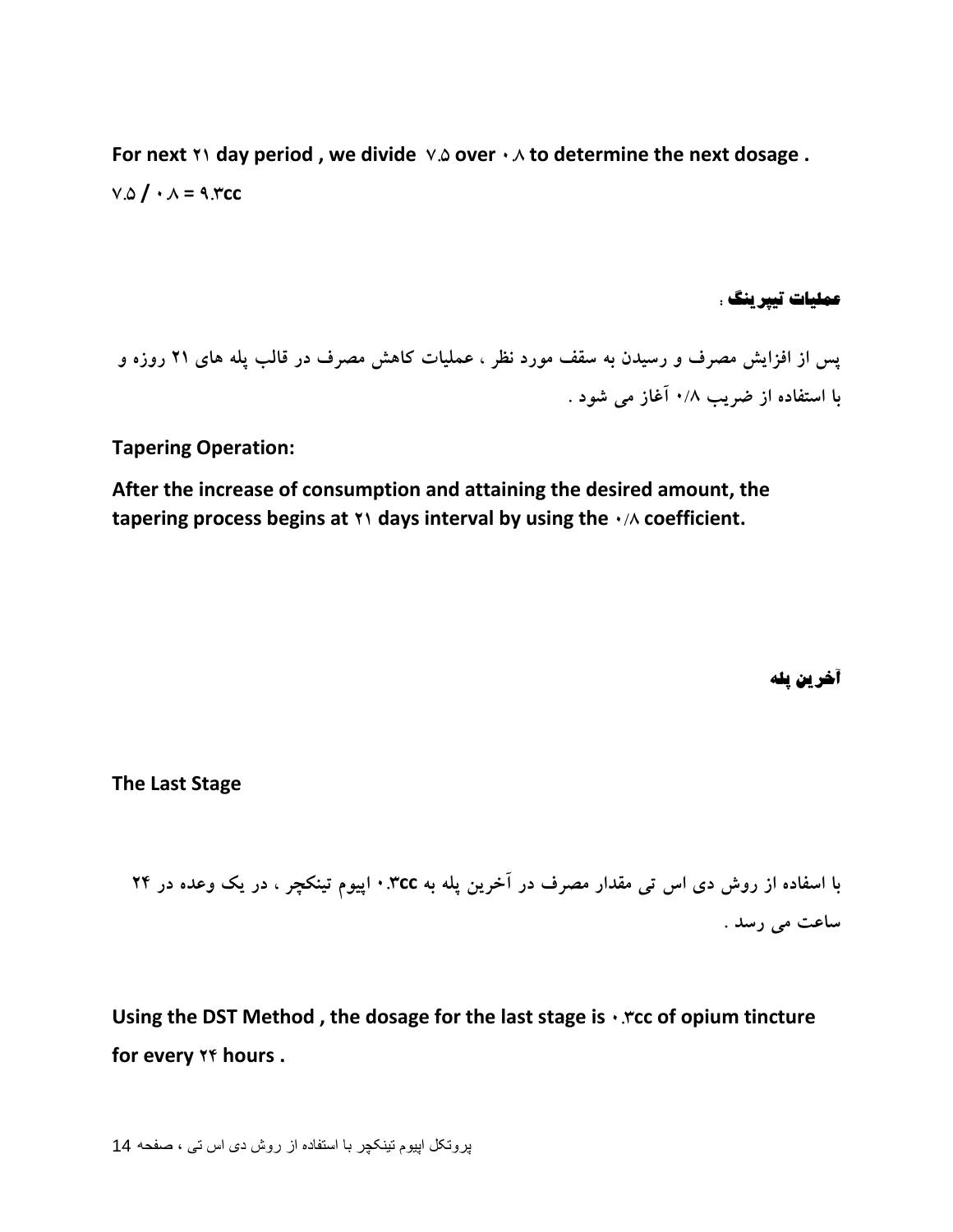**The Condition In The Last Stage**

در روش **DST** وضعیت عمومی در آخرین پله به این شرح است : رنگ چهره او کاملاً شفاف و طبیعی است و اثری از مصرف کننده بودن وجود ندارد . خواب او تنظیم است و شبها به راحتی و به مدت کافی و طبیعی می خوابد . چشمهای او و مخصوصاً حالت مردمک و رنگ صلبیه سفید و طبیعی است ٍ و کبودی دور چشمها کاملاً از بین رفته است . کاملاً آرام است و حرکت های ناشی از بی قرار بودن و عصبیت در **اٍ ًوی ثیٌیذ .**

**Using the DST Method , the overall condition in the last stage is as follows :**

**The color of the user's face is completely natural and there are no signs of addiction visible .**

**His sleeping patterns are normal and sleeping is easy and natural .**

**The color of eyes and around is completely natural and no darkness is remained around the eyes .**

**The person is very calm and signs of nervousness and restlessness have completely disappeared.**